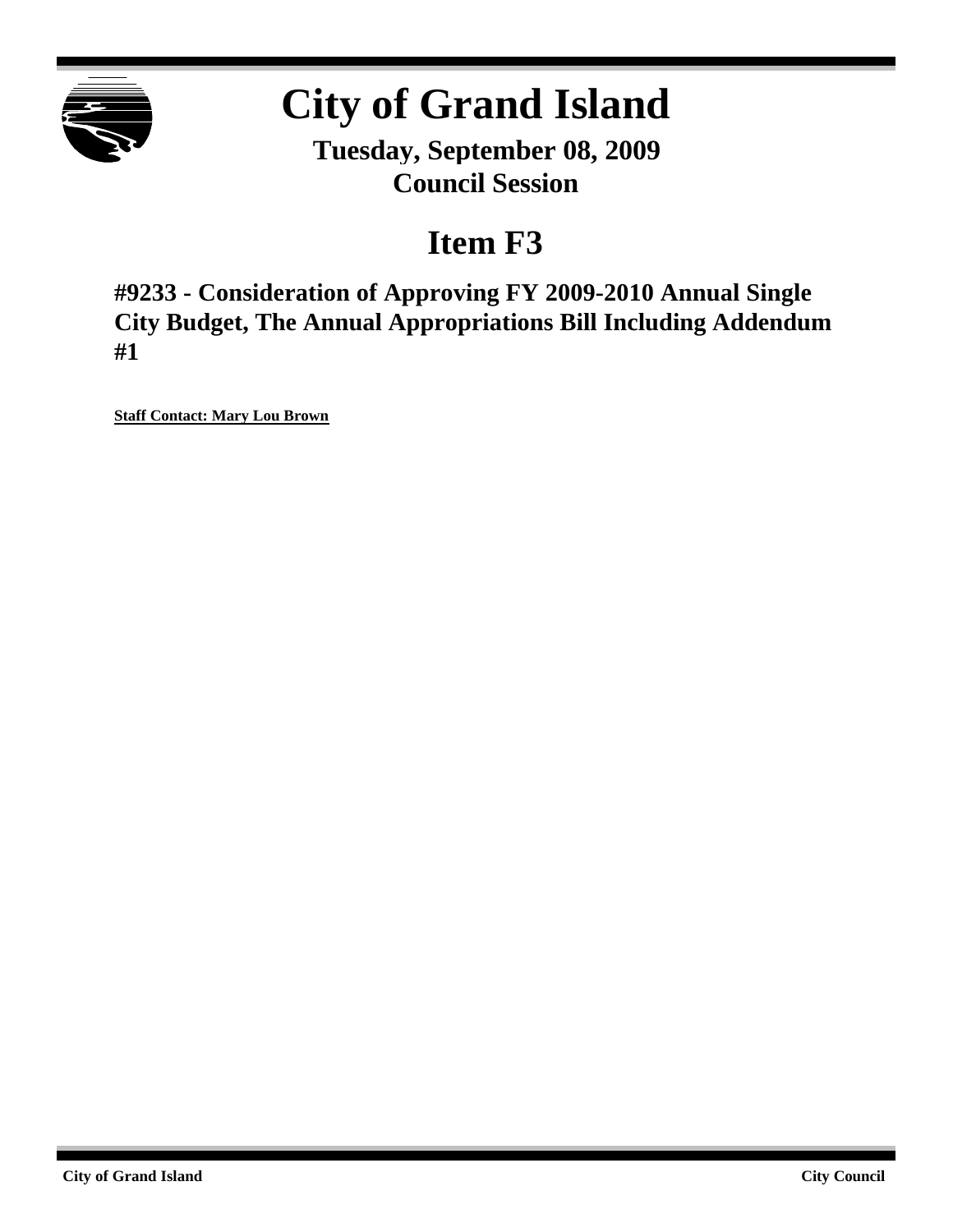## **Council Agenda Memo**

| From:                          | Mary Lou Brown, Finance Director                                                                                             |  |
|--------------------------------|------------------------------------------------------------------------------------------------------------------------------|--|
| <b>Meeting:</b>                | September 8, 2009                                                                                                            |  |
| Subject:                       | Consideration of Approving FY2009-2010 Annual Single<br>City Budget, The Annual Appropriations Bill Including<br>Addendum #1 |  |
| <b>Item <math>\#</math>'s:</b> | $F-3$                                                                                                                        |  |
| $Presenter(s):$                | Mary Lou Brown, Finance Director                                                                                             |  |

### **Background**

A Public Hearing was held to receive public input relative to the proposed FY2009-2010 Annual Single City Budget. Following the Public Hearing, study sessions were held to review the proposed budget in detail.

#### **Discussion**

The following action relative to the budget is included on this evening's agenda: Consideration of the FY2009-2010 Annual Single City Budget, The Annual Appropriations Bill, including Addendum #1 (changes made during the budget study sessions and prior to tonight)

Related items to be considered by the City Council at the September 8, 2009 meeting include the holding of a public hearing to address the change in property tax asking and setting the FY2009-2010 General All Purpose Property Tax, CRA and Parking District No. 2 levies. The budget must be submitted to the State by September 20, 2009.

### **Alternatives**

It appears that the Council has the following alternatives concerning the issue at hand. The Council may:

- 1. Approve the City Budget and Addendum.
- 2. Modify the Budget to meet the wishes of the Council.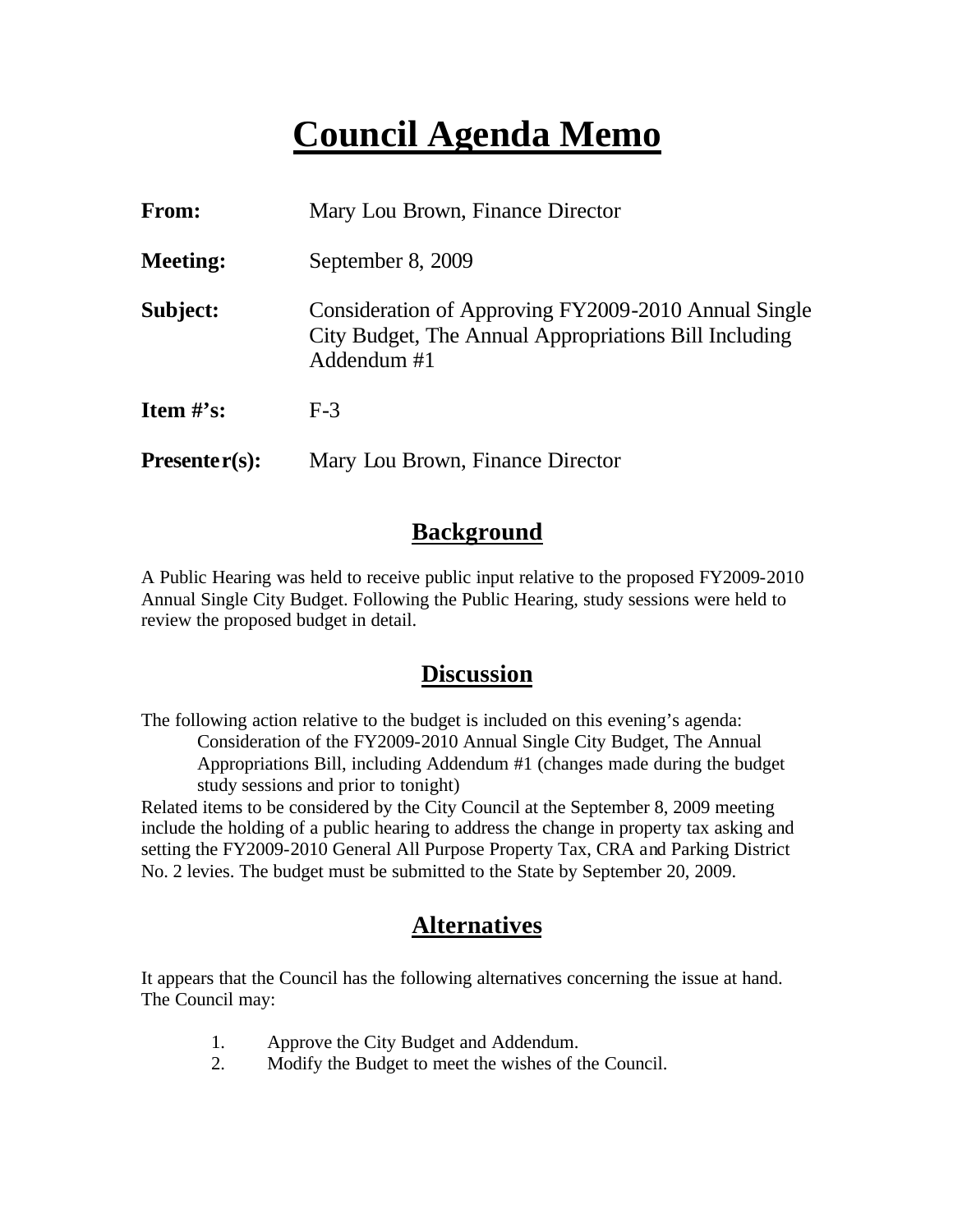### **Recommendation**

City Administration recommends that the Council approve the budget and addendum as presented

### **Sample Motion**

Move to approve the FY2009-2010 Annual Single City Budget, The Annual Appropriations Bill, Including Addendum #1.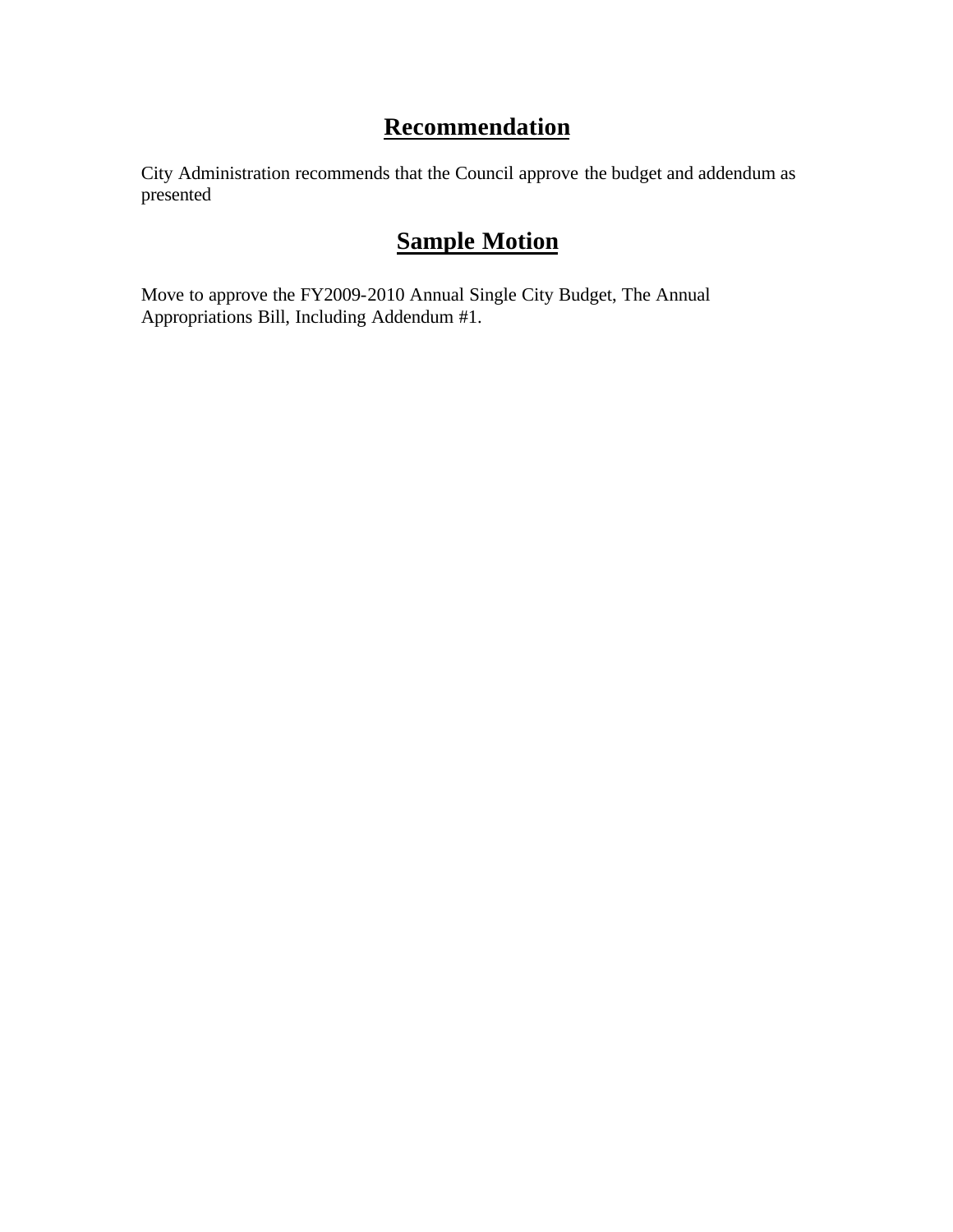#### **FISCAL YEAR 2009-2010 ADDENDUM TO PROPOSED BUDGET**

|                    |                                                                 | FISCAL TEAR 2009-20TU ADDENDUM TO FROFOSED BUDGET                                  |                        | <b>INCREASE</b>           |
|--------------------|-----------------------------------------------------------------|------------------------------------------------------------------------------------|------------------------|---------------------------|
| Page 1 of 3        |                                                                 | 9/8/2009                                                                           |                        | (DECREASE)<br><b>FUND</b> |
| <b>FUND</b>        | <b>DEPARTMENT</b>                                               | <b>CHANGE</b>                                                                      | <b>ACCT#</b>           | <b>APPROPRIATION</b>      |
| General            | All                                                             | <b>Health Insurance-Employer Costs</b>                                             | Dept-85120             | (235, 440)                |
| General            | All                                                             | Increase IT charges to departments                                                 | Dept-85241             | 40,474                    |
| General            |                                                                 | <b>Emergency Mgmt- Reduce Outdoor Warning Siren costs</b>                          | 10022601-85615         | (22,000)                  |
| General            |                                                                 | <b>Emergency Mgmt- Move new FTE to Special Revenue Fund</b>                        | 10022601-Payroll       | (41, 523)                 |
| General            | <b>Finance</b>                                                  | Reduce Pension-key punch error                                                     | 10011401-85120         | (20,000)                  |
| General            |                                                                 | <b>Bldg, Police, Cem, Fire Cut Vehicle expenses</b>                                | 100-85625              | (95,000)                  |
| General<br>General | <b>Various</b><br><b>Various</b>                                | <b>Cut Travel &amp; Training expenses</b><br>Reduce Non-union salaries 4.5 to 3.0% | 100-85428<br>100-85105 | (40, 500)<br>(72, 721)    |
|                    | <b>CHANGE IN APPROPRIATION</b>                                  |                                                                                    |                        | (486, 710)                |
|                    | PROPOSED APPROPRIATION                                          |                                                                                    |                        | 37,920,369                |
|                    | <b>AMENDED APPROPRIATION</b>                                    |                                                                                    |                        | 37,433,659                |
| 215 Fund           | E 911                                                           | Moving new FTE from General Fund                                                   | 21520006-Payroll       | 41,523                    |
|                    | E 911                                                           | <b>Public Safety Commission Wireless Exps</b>                                      | 21520006-85547         | 55,000                    |
|                    | <b>CHANGE IN APPROPRIATION</b>                                  |                                                                                    |                        | 96,523                    |
|                    | <b>PROPOSED APPROPRIATION</b>                                   |                                                                                    |                        | 217,400                   |
|                    | <b>AMENDED APPROPRIATION</b>                                    |                                                                                    |                        | 313,923                   |
| 250 Fund           | <b>CommDevelop</b>                                              | Reduce Non-union salaries 4.5 to 3.0%                                              | 25010001-Payroll       | (726)                     |
|                    | <b>CommDevelop</b>                                              | <b>Cut Travel &amp; Training expenses</b>                                          | 25010001-85428         | (750)                     |
|                    | <b>CHANGE IN APPROPRIATION</b>                                  |                                                                                    |                        | (1, 476)                  |
|                    | <b>PROPOSED APPROPRIATION</b>                                   |                                                                                    |                        | 101,472                   |
|                    | <b>AMENDED APPROPRIATION</b>                                    |                                                                                    |                        | 99,996                    |
| 270 Fund           | <b>Parking Dist#1</b>                                           |                                                                                    |                        |                           |
|                    | <b>CHANGE IN APPROPRIATION</b><br><b>PROPOSED APPROPRIATION</b> | Reduce Non-union salaries 4.5 to 3.0%                                              |                        | (141)<br>83,749           |
|                    | <b>AMENDED APPROPRIATION</b>                                    |                                                                                    |                        | 83,608                    |
|                    |                                                                 |                                                                                    |                        |                           |
| 271 Fund           | <b>Parking Dist#2</b><br><b>CHANGE IN APPROPRIATION</b>         | Reduce Non-union salaries 4.5 to 3.0%                                              |                        | (79)                      |
|                    | <b>PROPOSED APPROPRIATION</b>                                   |                                                                                    |                        | 54,212                    |
|                    | <b>AMENDED APPROPRIATION</b>                                    |                                                                                    |                        | 54,133                    |
| 290 Fund           | <b>Backflow</b>                                                 |                                                                                    |                        |                           |
|                    | <b>CHANGE IN APPROPRIATION</b>                                  | <b>Reduce Non-union salaries-Health Ins</b>                                        |                        | (1,018)                   |
|                    | <b>PROPOSED APPROPRIATION</b>                                   |                                                                                    |                        | 79,824                    |
|                    | <b>AMENDED APPROPRIATION</b>                                    |                                                                                    |                        | 78,806                    |
| <b>310 Fund</b>    | <b>Debt Service</b>                                             |                                                                                    |                        |                           |
|                    | <b>CHANGE IN APPROPRIATION</b>                                  | <b>Reduce Interest &amp; Fees Expense</b>                                          | 31050158-85715 & 85725 | (35,500)                  |
|                    | <b>PROPOSED APPROPRIATION</b>                                   |                                                                                    |                        | 1,668,846                 |
|                    | <b>AMENDED APPROPRIATION</b>                                    |                                                                                    |                        | 1,633,346                 |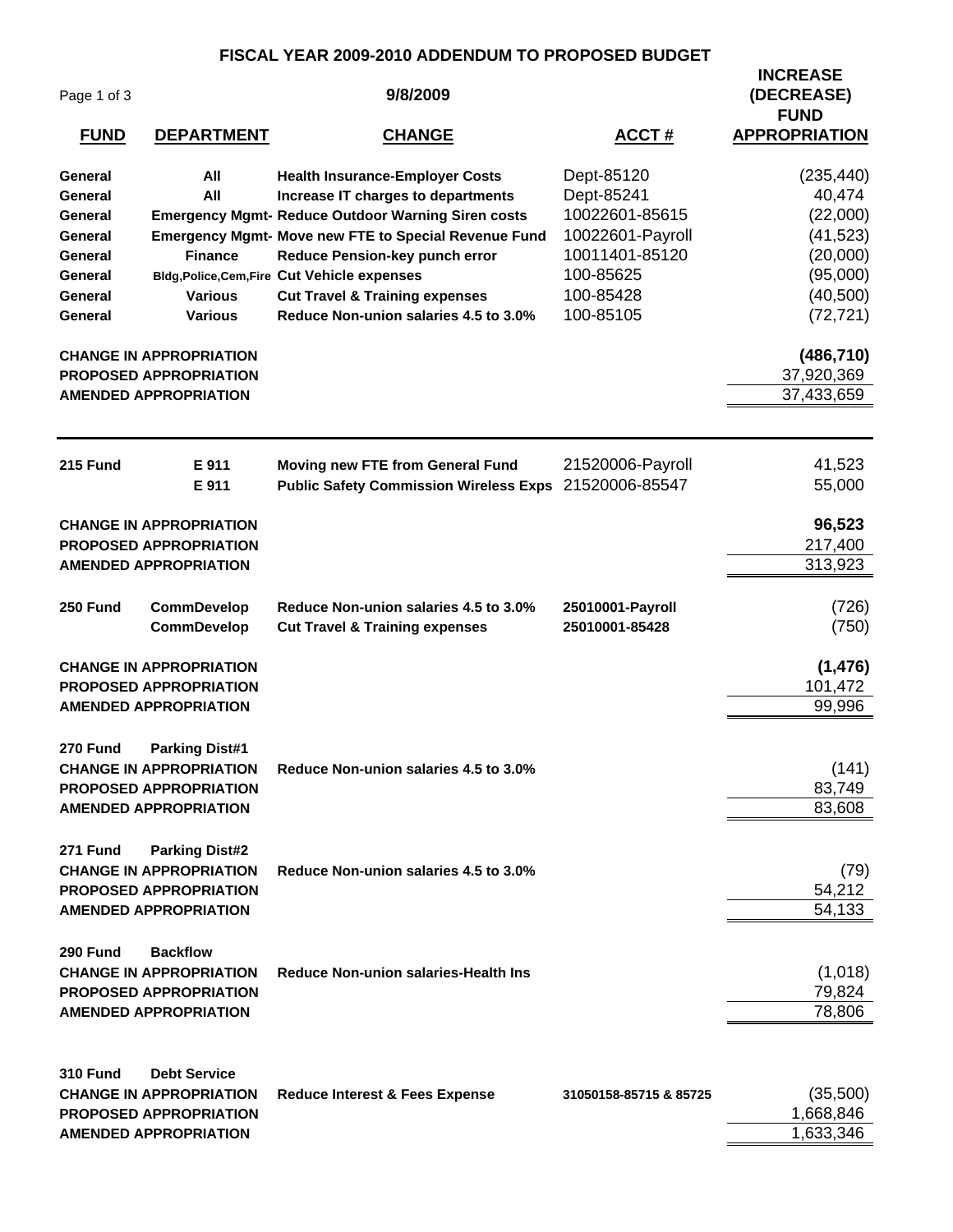#### **FISCAL YEAR 2009-2010 ADDENDUM TO PROPOSED BUDGET**

| Page 2 of 3<br><b>FUND</b> | <b>DEPARTMENT</b>                                                       | 9/8/2009<br><u>CHANGE</u>                                                          | <b>ACCT#</b>                     | <b>INCREASE</b><br>(DECREASE)<br><b>FUND</b><br><b>APPROPRIATION</b> |
|----------------------------|-------------------------------------------------------------------------|------------------------------------------------------------------------------------|----------------------------------|----------------------------------------------------------------------|
|                            |                                                                         |                                                                                    |                                  |                                                                      |
| 400 Fund                   | <b>Capital Improve</b>                                                  | Hiker Biker Trail-State/Capital Connector<br>Hiker Biker Trail-Mormon Island Trail | 40044450-90031<br>40044450-90031 | (400,000)<br>100,000                                                 |
|                            | <b>Capital Improve</b>                                                  |                                                                                    | 40015025-90002                   | 40,000                                                               |
|                            | <b>Capital Improve</b><br><b>Capital Improve</b>                        | <b>Increase Fiber Optic Connection Exp</b><br><b>Line Drainage Concrete Ditch</b>  | 40033520-90111                   | (50,000)                                                             |
|                            | <b>Capital Improve</b>                                                  | <b>Annual Paving Program</b>                                                       | 40033530-90060                   | (300,000)                                                            |
|                            | <b>Capital Improve</b>                                                  | <b>Storm Planning-NW Drainage Project</b>                                          | 40033520-90016                   | 350,000                                                              |
|                            | <b>Capital Improve</b>                                                  | <b>Drainway-CCC to Wood River</b>                                                  | 40033520-90018                   | 100,000                                                              |
|                            | <b>Capital Improve</b>                                                  | <b>Walnut School Entrance</b>                                                      | 40033530-90065                   | 100,540                                                              |
|                            | <b>Capital Improve</b>                                                  | Left Turn Lane Northwest High School                                               | 40033530-90144                   | (87,000)                                                             |
|                            | <b>CHANGE IN APPROPRIATION</b>                                          |                                                                                    |                                  | (146, 460)                                                           |
|                            | <b>PROPOSED APPROPRIATION</b>                                           |                                                                                    |                                  | 4,623,500                                                            |
|                            | <b>AMENDED APPROPRIATION</b>                                            |                                                                                    |                                  | 4,477,040                                                            |
| <b>510 Fund</b>            | Golf<br><b>CHANGE IN APPROPRIATION</b><br><b>PROPOSED APPROPRIATION</b> | <b>Reduce Non-union salaries-Health Ins</b>                                        | 51010001-Payroll                 | (6, 713)<br>650,568                                                  |
|                            | <b>AMENDED APPROPRIATION</b>                                            |                                                                                    |                                  | 643,855                                                              |
|                            |                                                                         |                                                                                    |                                  |                                                                      |
| 525 Fund                   | Water                                                                   | Alda Water Main Project & in lieu of tax                                           |                                  | 1,074,200                                                            |
|                            | <b>CHANGE IN APPROPRIATION</b>                                          |                                                                                    |                                  | 1,074,200                                                            |
|                            | <b>PROPOSED APPROPRIATION</b>                                           |                                                                                    |                                  | 5,563,980                                                            |
|                            | <b>AMENDED APPROPRIATION</b>                                            |                                                                                    |                                  | 6,638,180                                                            |
| <b>530 Fund</b>            | <b>WWTP</b>                                                             | Moving Storage Facility from 2009 projection 53030054-85615                        |                                  | 225,000                                                              |
|                            |                                                                         | Reduce Non-union salaries-Health Ins                                               | 530-Payroll                      | (25, 560)                                                            |
|                            |                                                                         | <b>Cut Travel &amp; Training</b>                                                   | 530-85428                        | (1,000)                                                              |
|                            | <b>CHANGE IN APPROPRIATION</b>                                          |                                                                                    |                                  | 198,440                                                              |
|                            | <b>PROPOSED APPROPRIATION</b>                                           |                                                                                    |                                  | 21,603,034                                                           |
|                            | <b>AMENDED APPROPRIATION</b>                                            |                                                                                    |                                  | 21,801,474                                                           |
| 605 Fund                   | Info Technology                                                         |                                                                                    |                                  |                                                                      |
|                            | <b>CHANGE IN APPROPRIATION</b>                                          | <b>Reduce Non-union salaries-Health Ins</b>                                        | 60510001-Payroll                 | (8,390)                                                              |
|                            | <b>PROPOSED APPROPRIATION</b>                                           |                                                                                    |                                  | 1,082,775                                                            |
|                            | <b>AMENDED APPROPRIATION</b>                                            |                                                                                    |                                  | 1,074,385                                                            |
| 610 Fund                   | <b>Fleet Services</b>                                                   |                                                                                    |                                  |                                                                      |
|                            | <b>CHANGE IN APPROPRIATION</b>                                          | <b>Reduce Non-union salaries-Health Ins</b>                                        | 61010001-Payroll                 | (6, 355)                                                             |
|                            | <b>PROPOSED APPROPRIATION</b>                                           |                                                                                    |                                  | 1,543,925                                                            |
|                            | <b>AMENDED APPROPRIATION</b>                                            |                                                                                    |                                  | 1,537,570                                                            |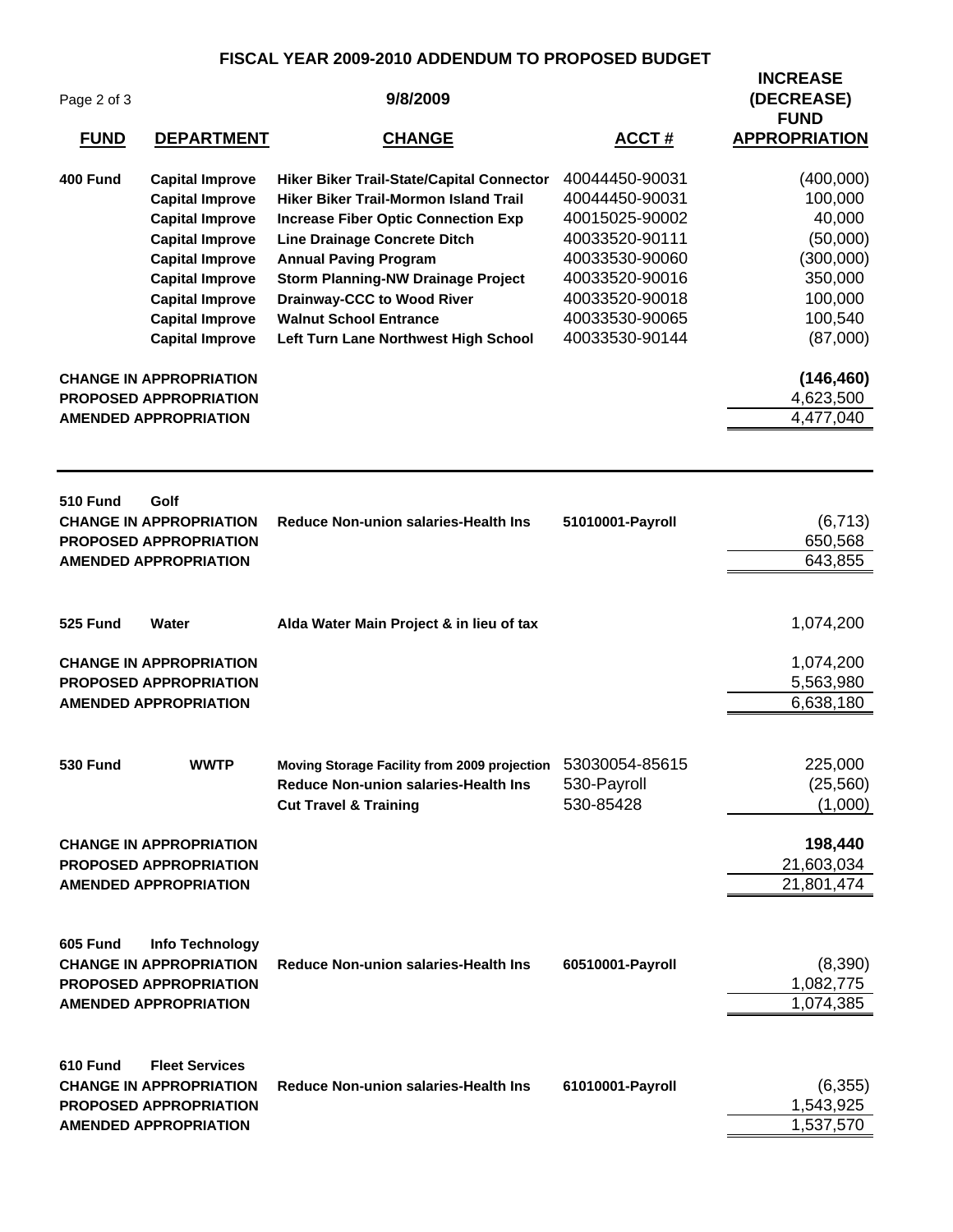#### **FISCAL YEAR 2009-2010 ADDENDUM TO PROPOSED BUDGET**

| Page 3 of 3<br><b>FUND</b> | <b>DEPARTMENT</b>                                                                               | 9/8/2009<br><b>CHANGE</b> | ACCT#          | <b>INCREASE</b><br>(DECREASE)<br><b>FUND</b><br><b>APPROPRIATION</b> |
|----------------------------|-------------------------------------------------------------------------------------------------|---------------------------|----------------|----------------------------------------------------------------------|
| <b>726 Fund</b>            | <b>BID's</b>                                                                                    | Finalizing BID #8 budget  | 72611401-85490 | 48,575                                                               |
|                            | <b>CHANGE IN APPROPRIATION</b><br><b>PROPOSED APPROPRIATION</b><br><b>AMENDED APPROPRIATION</b> |                           |                | 48,575<br>202,000<br>250,575                                         |

### **2010 Summary of Changes to Proposed Budget Appropriations**

| <b>GENERAL FUND</b>              | (486, 710)  |
|----------------------------------|-------------|
| <b>SPECIAL REVENUE FUNDS</b>     | 93,809      |
| <b>DEBT SERVICE FUND</b>         | (35,500)    |
| <b>CAPITAL IMPROVEMENTS FUND</b> | (146, 460)  |
| <b>ENTERPRISE FUNDS</b>          | 1,265,927   |
| <b>INTERNAL SERVICE FUNDS</b>    | (14, 745)   |
| <b>AGENCY FUNDS</b>              | 48,575      |
| <b>CHANGE IN APPROPRIATION</b>   | 724,896     |
| <b>PROPOSED APPROPRIATION</b>    | 159,684,400 |
| <b>AMENDED APPROPRIATION</b>     | 160,409,296 |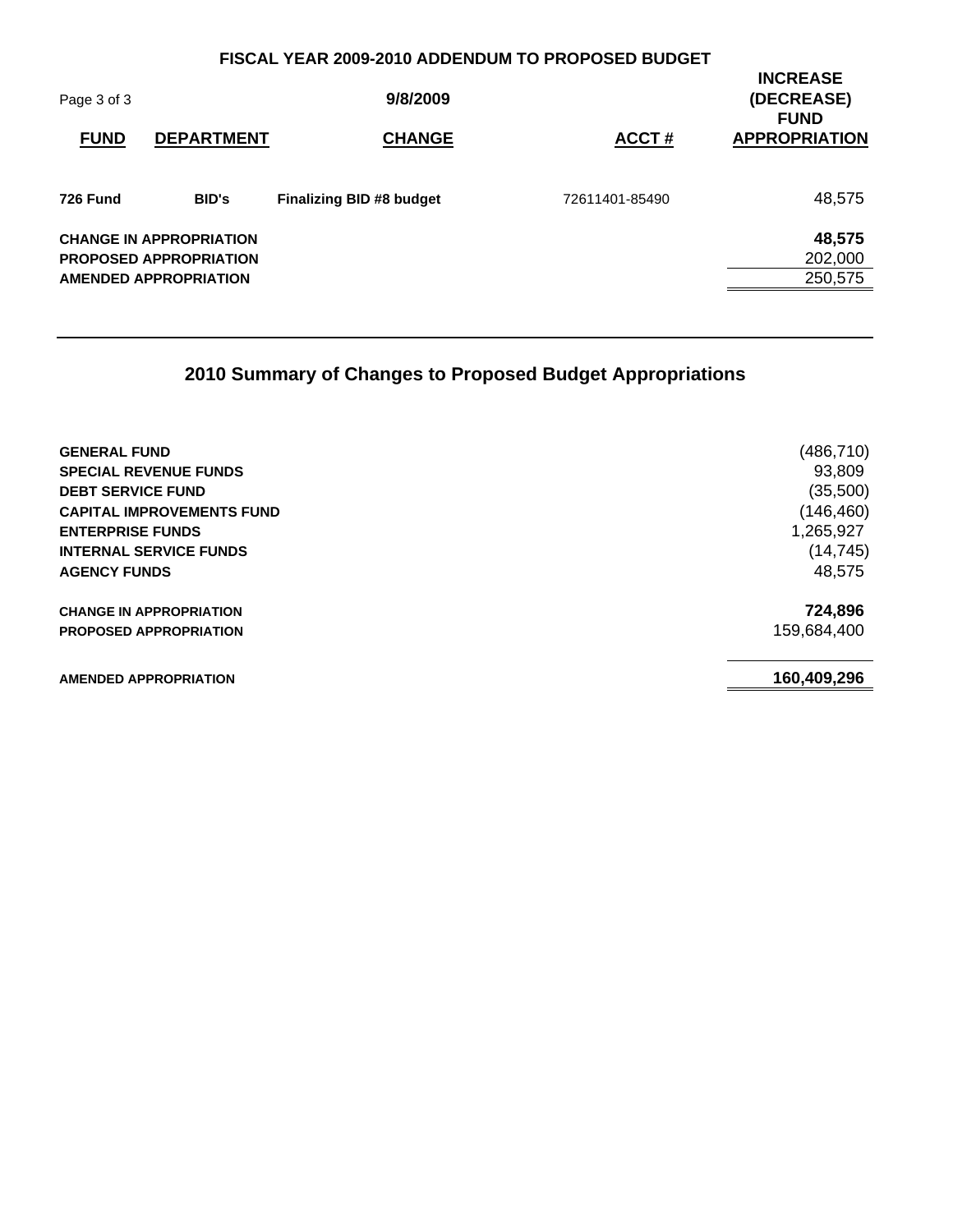#### ORDINANCE NO. 9233

An ordinance known as "The Annual Appropriation Bill" of the City of Grand Island, Nebraska, to adopt the proposed budget statement pursuant to the Nebraska Budget Act, as amended by Addendum #1 for the fiscal year commencing October 1, 2009 and ending September 30, 2010 to provide for severability; and to provide for publication and the effective date of this ordinance.

BE IT ORDAINED BY THE MAYOR AND COUNCIL OF THE CITY OF GRAND ISLAND, NEBRASKA:

SECTION 1. An appropriation is hereby made for the ensuing fiscal year to defray all necessary expenses and liabilities of City departments, funds and operations. The object and purpose of the appropriation shall be to pay for any and all necessary expenses and liabilities for the following departments, fund and operations.

| <b>Funds</b>               | Expenditures Transfers |                   | Total<br>Appropriation |
|----------------------------|------------------------|-------------------|------------------------|
| General                    | 37,433,659             | 2,148,000         | 39,581,659             |
| <b>Permanent Funds</b>     |                        | 0                 |                        |
| Special Revenue            | 7,442,956              | 4,550,000         | 11,992,956             |
| Debt Service               | 1,633,346              | 1,854,000         | 3,487,346              |
| <b>Capital Projects</b>    | 4,477,040              | $\mathbf{\Omega}$ | 4,477,040              |
| <b>Special Assessments</b> | $\mathbf{0}$           | 340,000           | 340,000                |
| Enterprise                 | 96,398,697             | 818,506           | 97,217,203             |
| <b>Internal Service</b>    | 9,685,955              | 200,000           | 9,885,955              |
| Agency                     | 1,087,075              | $\theta$          | 1,087,075              |
| Trust                      | 2,250,568              | 953,927           | 3,204,495              |
| <b>Total Appropriation</b> |                        |                   |                        |
| All Funds                  | 160,409,296            | 10,864,433        | 171,273,729            |

SECTION 2. The proposed budget statement pursuant to the Nebraska Budget

Act, is hereby amended by Addendum #1 attached hereto and approved and adopted for

the fiscal year beginning October 1, 2009 and ending September 30, 2010.